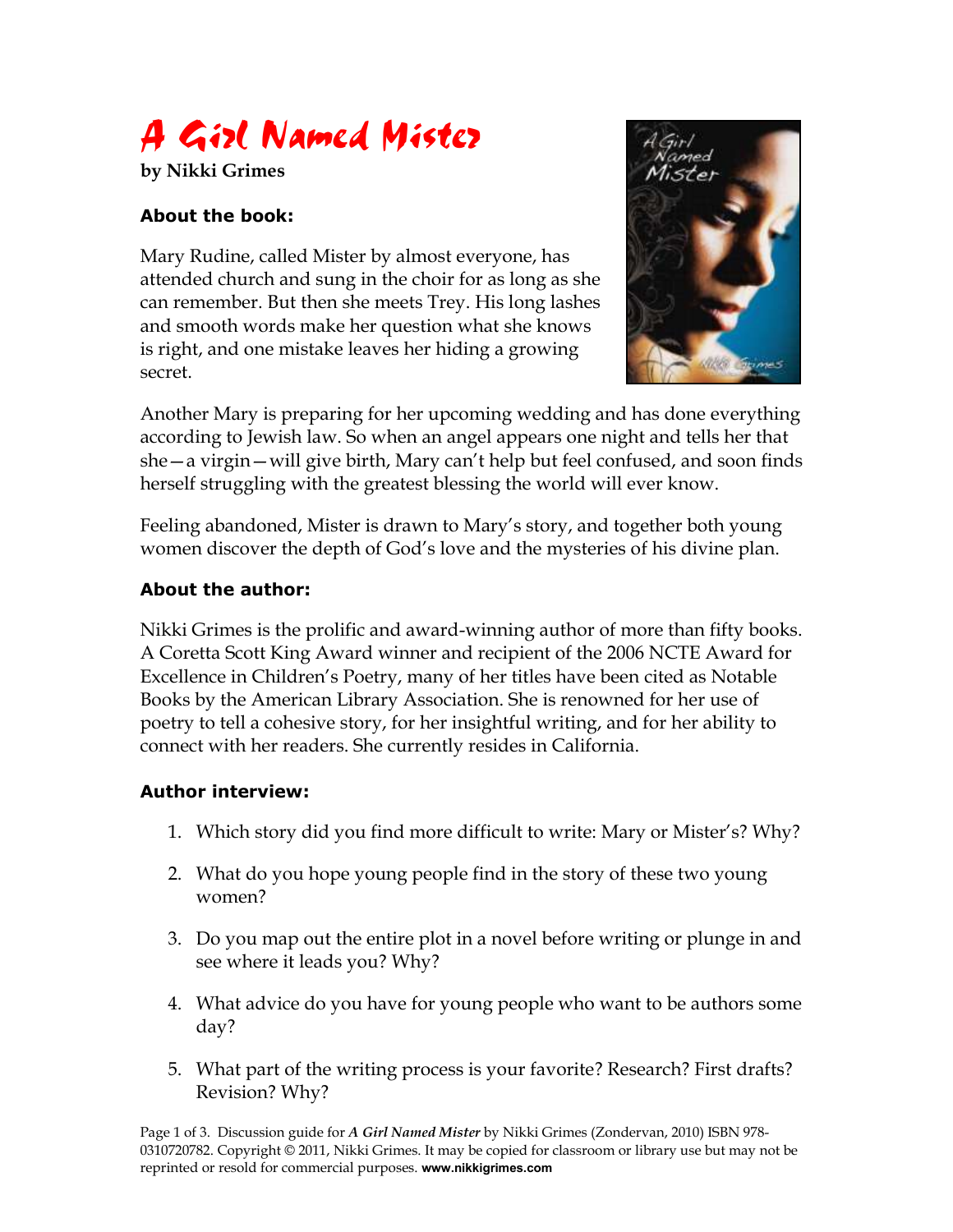## **Discussion guide:**

- 1. Explain how Mary got her odd nickname for a girl. What else is special about this main character?
- 2. Temple of My Redeemer feels like a second home to Mister. Do you have anyplace that feels like that to you? How does this happen?
- 3. Describe the process that unravels Mister's concept of who she thought she was. How can a girl know when she's being played?
- 4. How does Mister get swept away by her emotions for this boy? Does she justify her actions? Can we always justify what we think we want to do?
- 5. Describe what happens in their relationship afterwards. Why does everyone believe it will be different for her?
- 6. What is the black room at the end of the hall? (p. 56) How do you keep yourself out of that room?
- 7. What concerns does Mary of Nazareth have? What occupies her thoughts as she journeys to Jerusalem? What thoughts return again and again to your own mind each day?
- 8. How does Mary's other show strength? In what ways is she bolder than you might have imagined? How do women make a path for each other?
- 9. What are Mary's biggest fears? How does she face them? What can we learn from her?
- 10. After her romance with Trey, Mister feels like her friendship with her best friend has changed forever. Can friendships survive this kind of fundamental shift in tact? How?
- 11. How should Mister handle her commitments at church? Do you think she should quit the choir or not? Defend your answer.
- 12. Why does Mary feel the need to visit her cousin Elizabeth? How do they pass time together? What does Mary pray for? What do you?
- 13. Who do you think has the more difficult task: Mister telling her mother or Mary telling Joseph? Why?
- 14. How does Mister struggle with her faith? Is she able to find forgiveness? Do you find it difficult to forgive yourself or others more? Why?